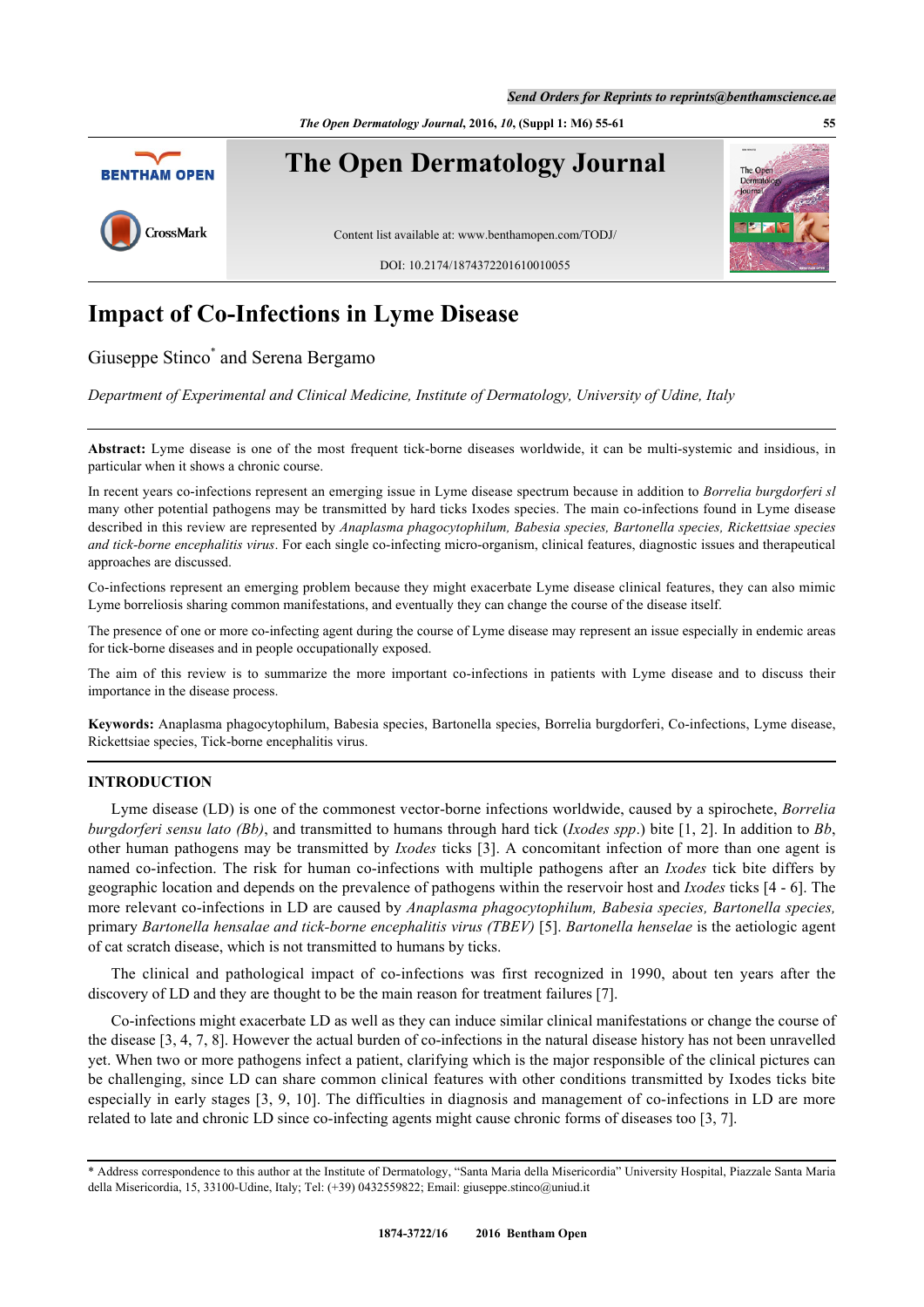#### **56** *The Open Dermatology Journal, 2016, Volume 10 Stinco and Bergamo*

In such cases an accurate anamnestic report in early stages may be useful to recognize the chronic course of the coinfection together with LD.

The diagnosis of co-infections is based on patient's history, the course of the disease, results of medical technical tests, physical examination and the exclusion of differential diagnoses.

Laboratory tests for diagnosis of LD and co-infecting agents are available both for serology, culture and indirect detection by lymphocyte transformation test [[11,](#page-4-10) [12](#page-4-11)]. The most widely used and reliable test is the two-step serological diagnosis with the confirmation by Western blot in case of positive or doubtful serology. Serological findings, especially in endemic areas, are not always signs of the current infection and a negative serology is not sufficient to exclude the disease [[13,](#page-4-12) [14\]](#page-4-13). The positive serological result only proofs that infection has taken place, but cannot prove the disease and there may be seronegativity in case of co-infection with long lasting chronic disease.

Since the treatment of the infections caused by various tick-borne pathogens differs from one another, concomitant infections are becoming a serious epidemiological and clinical problem [\[15](#page-4-14)].

The aim of this review is to summarize the most important co-infections in patients with LD and to discuss their importance in the disease process.

#### **ANAPLASMA PHAGOCYTOPHILUM**

Tick-borne *Rickettsiae* in the genera *Ehrlichia* and *Anaplasma* are intracellular bacteria that infect wild and domestic mammals and humans. They can cause human granulocitic anaplasmosis (HGA), an acute febrile illness ranging from asymptomatic to severe disease in humans [[16\]](#page-5-0). The main features of HGA are fever, headache, joint and muscle pain and laboratory findings such as leukopenia, thrombocytopenia and high liver enzymes levels in peripheral blood. Usually the infection is mild and self-limiting, even if it can be life-threatening with the development of meningitis and other central nervous system disorders. The incubation period is about 7 days from the tick bite and the development of symptoms. Co-infection between LD and HGA ranges from 2% to 11% in three studies [\[4](#page-4-3), [3](#page-4-2)[, 17](#page-5-1), [18\]](#page-5-2). In a recent study Strle *et al.* demonstrated that in Slovenia, a country endemic for LD, TBE and HGA, none of 67 patients involved in the survey with typical erythema migrans was found to be co-infected with *A. phagocytophilum*, even if only serology was performed by the Authors as diagnostic tool [[19\]](#page-5-3).

In 2007, Grab *et al.* found that the infection of *A. phagocytophilum* may be responsible of a more severe form of LD with enhanced dissemination and possible long-term complications because co-infection causes reduction in transendothelial electric resistance and increased production of metalloproteinases, cytokines and chemokines [\[20](#page-5-4), [21](#page-5-5)].

Recently, Horowitz *et al.* analysed patients having erythema migrans and a positive blood culture for *Anaplasma phagocytophilum* living in Valhalla, New York. They found that the total number of symptoms was not significantly different in patients with LD alone and patients with LD and HGA. In addition to that, the Authors interestingly noted that patients having HGA alone experienced a shorter duration of illness compared with those co-infected by *Bb* and *Anaplasma phagocytophilum*, maybe because they went sooner to the doctor. In this study leukopenia and thrombocytopenia were reported more frequently in HGA alone than in co-infections, even if this difference was not statistically significant [[15\]](#page-4-14). In Literature conflicting data about the severity of co-infection compared to LD or HGA alone are available [\[7](#page-4-6), [10](#page-4-9), [17](#page-5-1), [18](#page-5-2)].

The diagnosis of HGA is mostly based on serology findings: specific antibodies can be detected two to three weeks after the onset of the illness. *Anaplasma phagocytophilum* can also be amplified by means of PCR from the blood or it can be cultured from blood as well. Eventually intragranulocitic morulae can be directly detected from peripheral blood stained with Giemsa and observed under microscope [[4,](#page-4-3) [15,](#page-4-14) [22\]](#page-5-6).

Doxycycline 100 mg twice a day is found to be the most effective therapy, it can be the treatment of choice also in children [\[3](#page-4-2), [4](#page-4-3)]. Usually it is prescribed orally for 14 days, but no universal data are available [\[4](#page-4-3), [15](#page-4-14), [23](#page-5-7)].

Rifampicin and possibly levofloxacin may be second choice treatments: they showed good antimicrobial activity *in vitro*, but clinical studies are poor or lacking. *Anaplasma phagocytophilum* has found to be resistant to several classes of antibiotics such as amoxicillin and other beta-lactams, erythromycin, azithromycin, clarithromycin, clindamycin, trimethoprim-sulfamethoxazole [\[3](#page-4-2), [24](#page-5-8), [25](#page-5-9)].

#### **BABESIA SPECIES**

Human babesiosis is a tick-borne disease, caused primarily by the intraerythrocytic protozoan *Babesia microti* and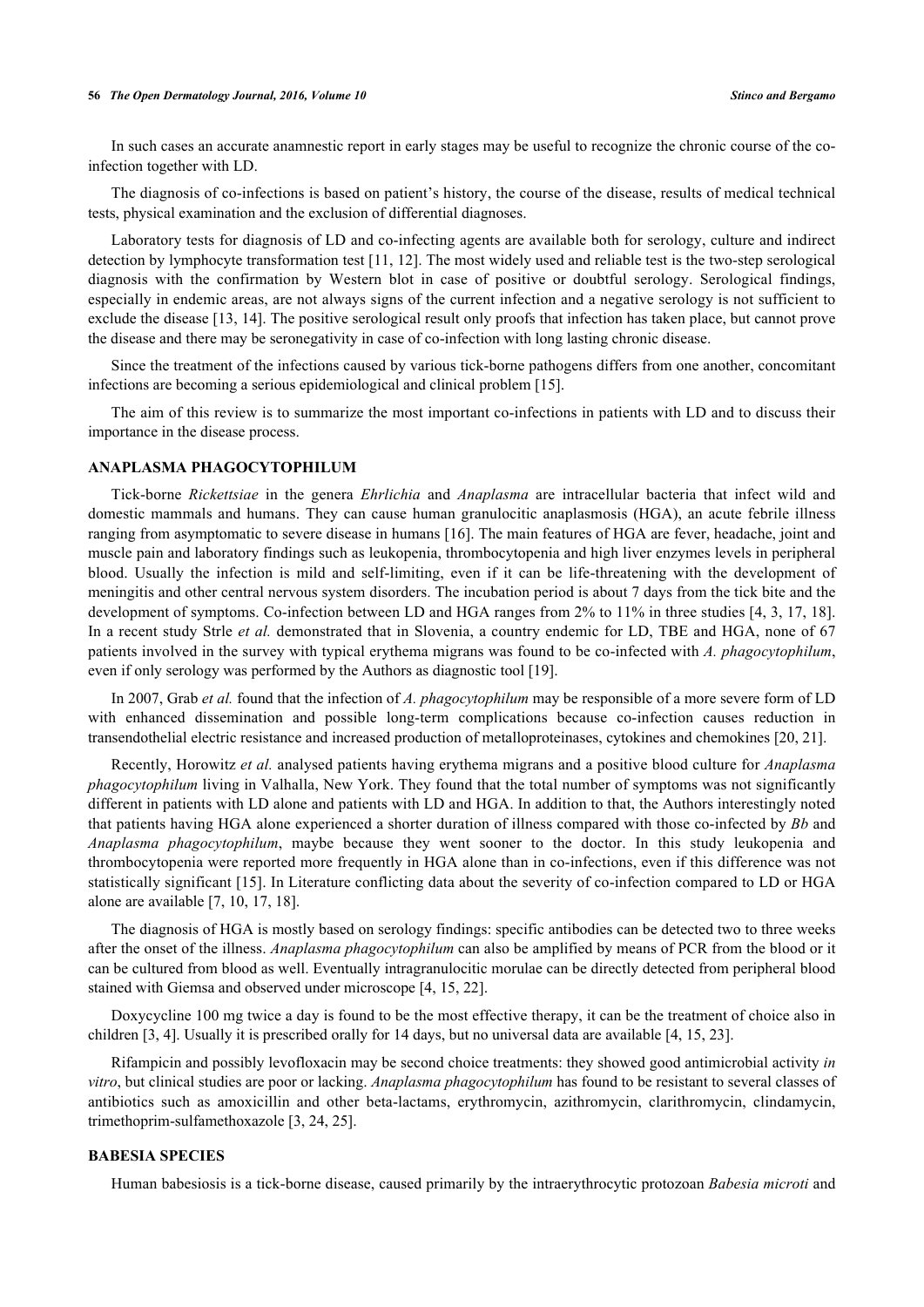by other *Babesia species*. In the United States *Babesia microti* has found to be more often detected in ticks, whether in Europe *Babesia divergens* seemed to be prevalent [[6](#page-4-4)[, 8](#page-4-7)[, 11](#page-4-10)[, 26](#page-5-10)]. It can be transmitted either by *Ixodes* ticks or less often with blood transfusions and by perinatal infection. The clinical spectrum of the infection ranges from asymptomatic or moderate disease to rapidly progressive and sometimes fatal [[4](#page-4-3), [11\]](#page-4-10). Acute Babesiosis usually shows as fever and flulike symptoms such as myalgia, chills, gastro-intestinal features. Since *Babesia* causes an intra-erythrocytic infection, haemolysis ranging with different severity can be detected as well. Immunocompromised subjects as oncologic, asplenic and undergoing immunosuppressive therapy patients could develop a more severe disease form which might become chronic and relapsing [\[27](#page-5-11)].

*Babesia* infection can be proved with DNA amplification by means of PCR. It can be detected also with direct confirmation of the protozoan on blood smear, but this technique is not straightforward and usually requires multiple examinations. Serology is not helpful because it is poorly associated with clinical symptoms, especially in endemic areas [\[28](#page-5-12), [29](#page-5-13)].

Studies of clinical outcomes suggest that patients with acute *Babesia* co-infection have more severe symptoms and a longer duration of illness than patients with LB alone, but the risk of spirochete dissemination seems to be similar [[7\]](#page-4-6).

Concomitant infections may be difficult to diagnose since both LD and Babesiosis have overlapping symptoms *e.g.* flu-like illness with fever and fatigue [[20\]](#page-5-4).

In Literature atovaquone, azithromycin, clindamycin with or without quinine are found to be effective [\[15\]](#page-4-14). Clindamycin 600 mg every 8 hours taken orally plus quinine 650 mg orally every 8 hours for 7 to 10 days have efficacy proven in Literature in milder forms of disease [\[30,](#page-5-14) [31\]](#page-5-15), while the intravenous use of clindamycin is preferred in more severe disease forms. Alternative and similarly effective treatments are atovaquone 750 mg twice daily taken orally plus azithromycin 250 mg daily except for the fisrt day of treatment (500 mg) for 7 days as well. These therapies have to be associated with an adequate anti-Borrelial drug regimen (*e.g.* doxycycline) [\[8](#page-4-7)].

In immunocompromised patients there are some evidences for a more prolonged anti-*Babesia* therapy (*e.g.* more than 10 days) to be prescribed [[32](#page-5-16)]. In patients severely ill with haemolysis and organ failure with high levels of *Babesia* in blood, transfusions may be sensible [\[33](#page-5-17), [34](#page-5-18)].

According to data available, it seems that babesiosis represents a minor health hazard and can cause little consequence as a co-infection in LD [\[3](#page-4-2)].

#### **CONTEMPORARY INFECTION WITH ANAPLASMA PHAGOCITOPHILUM AND BABESIA SPECIES**

*Bb sensu lato*, *Anaplasma phagocytophilum* and *Babesia* share very similar epidemiology and trasmission cycles, having hard ticks as vectors and white-footed mice and white-tailed deer as reservoir hosts [[11\]](#page-4-10).

Since *Bb, Anaplasma phagocitophilum* and *Babesia* may be co-transmitted by Ixodes ticks bite, the clinical features of acute and chronic disease can be atypical, complex and variable [[10\]](#page-4-9).

In an original study, Krause *et al.*[[10\]](#page-4-9) analysed clinical and laboratory features as well as short-term complications in 192 people living in New England who experienced infections due to Bb and or Babesia and Ehrlichia. The Authors found that erythema migrans is very peculiar of LD alone, whereas flu-like symptoms are more suggestive of LD concurrent with babesiosis and/or HGA. However, LD itself in small percentage (about 10%) can present with fever, chills and headache. Such an epidemiologic report is confirmed also in Europe: in an Italian study conducted on more than 700 people living in an endemic area for LD, flu-like symptoms as fever, myalgia and headache preceded, accompanied or were the only clinical sign of LD in 16.88% of patients [[35\]](#page-5-19).

From the study by Krause *et al*, it seems that patients having only LD experienced a fewer number of symptoms and a shorter time of illness compared to those with babesiosis, HGA or co-infection between LD and babesiosis or HGA. The Authors suggest performing serological laboratory tests for *Babesia* and *Ehrlichia* in suspected LD patients having prolonged flu-like symptoms and poorly responding to an appropriate antiborrelial therapy.

In contrast with other reports [\[33](#page-5-17), [36](#page-6-0), [37](#page-6-1)], Krause *et al.* found that the presence of a co-infection does not help *Bb* to spread more rapidly into blood, skin, joint, nervous system and heart [\[10](#page-4-9)].

#### **BARTONELLA SPECIES**

*Bartonella* species are vector-transmitted, blood-borne, intracellular, gram-negative bacteria that can induce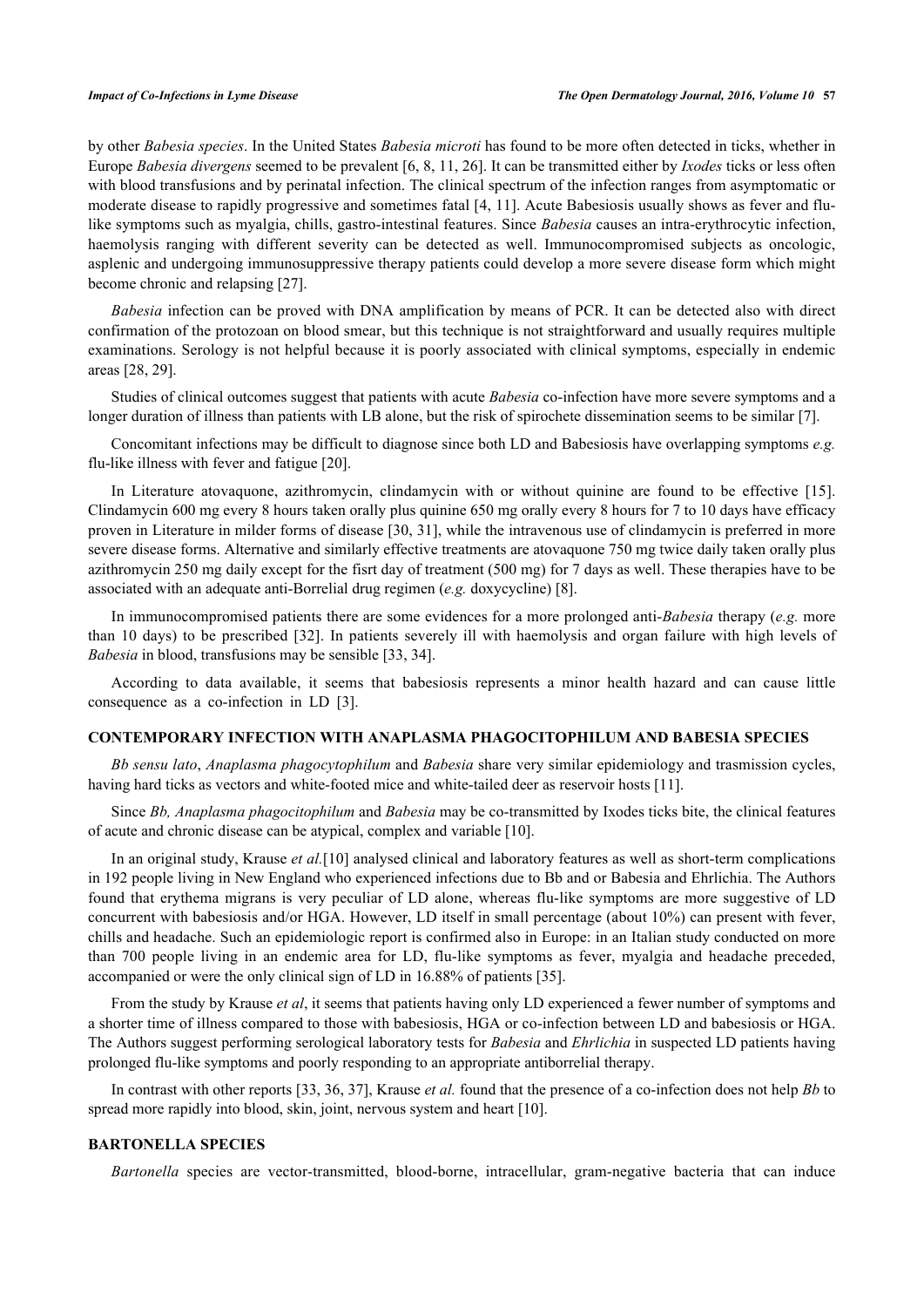prolonged infection in the host. Persistent infections in domestic and wild animals result in a substantial reservoir of *Bartonella* organisms in nature that can serve as a source for inadvertent human infection. A wide spectrum of disease has been described in immunocompetent individuals, including bacillary angiomatosis, peliosis hepatitis, lymphadenitis, and aseptic meningitis with bacteremia and cat-scratch disease[[4](#page-4-3)[, 38\]](#page-6-2). Human bartonellosis main features are represented by infected skin lesions and lymphadenopathy. It can be a multisystemic disease with involvement of spleen, liver, central nervous system and eye[[39\]](#page-6-3).

Even if *Bartonella henselae* has been found in *Ixodes* ticks in USA, Europe and Russia, there are no proven data in Literature for a tick-born transission of human bartonellosis [[40](#page-6-4) - [42\]](#page-6-5).

*Bartonella* infection can be detected by serologic findings (controversial), PCR amplification (either in blood or in tissue) and culture (difficult) [\[4](#page-4-3), [43](#page-6-6)].

The main treatment suggested is azithromycin 500 mg single dose orally on day one, followed by 250 mg every 6 hours for 4 days [\[44](#page-6-7)].

#### **RICKETTSIA SPECIES**

*Ixodes* tick bites might transmit *Rickettsia species* as well. Some *Rickettsia* species are known to cause human diseases, whereas some others are not fully identified as pathogen to humans [[45\]](#page-6-8).

Usually the co-infection between *Borrelia* and *Rickettsia* does not represent a diagnostic challenge because the acute *Rickettsia* infection is dominated by a typical generalized exanthema, high fever, abdominal symptoms, prostration and potentially central nervous system impairment.

The main-stray treatment for Rickettsiosis is doxycycline [[4\]](#page-4-3).

## **TICK-BORNE ENCEPHALITIS (TBE)**

In endemic areas, TBE and LD are equally transmitted by *Ixodes* ticks. TBE and neuroborreliosis share common clinical features such as lymphocytic meningitis, meningomyelitis, limb weakness, cranial nerve impairment [\[46\]](#page-6-9). Differentiating between TBE and LD is important because of the different therapeutic approaches.

TBE is a febrile illness, which develops within 1 month after a tick bite and has typically a biphasic course: a flulike symptoms prodromic period ranging from 1 to 2 weeks after the tick bite is followed by a 2 to 10 day asymptomatic period. After that, about one out of three patients experience the second phase of the disease with aseptic meningitis. Some of them later will develop a post-encephalitis syndrome [\[47](#page-6-10), [48\]](#page-6-11). In a paper by Logina *et al*, the Authors focused on common clinical features shared by LD and TBE, suggesting that physician should have a low-threshold for prescribing antibiotics against LD in patients with TBE [[44\]](#page-6-7).

Infection by TBE virus can be detected by specific antibody titre in cerebrospinal fluid (ELISA). Serology in this case is found to be sensitive and specific for the diagnosis [\[49](#page-6-12)].

Any specific antiviral therapy for TBE is not available yet. In endemic areas, vaccination against TBE virus is accessible and strongly recommended.

#### **CONCLUSION**

In recent years co-infections in LD spectrum represent an emerging issue, even if they are less frequent compared to the report of micro-organisms found in ticks. Such a problem is more evident in endemic places with significant differences among different geographic areas, according to natural habitat which may foster the vital cycle of pathogen. Humans, as occasional hosts, may be infected, though concomitant infections with more than two organisms are rarely reported.

Only a single paper describing four co-infecting pathogens detected in forestry workers in an endemic area can be found in Literature [\[50](#page-6-13)]. The actual role of these infections in asymptomatic people is not unravelled yet, as well as the possible effect on clinical history of disease; also the therapeutical approach in such cases is not well defined.

LD is a highly complex condition and still partially controversial as regards late and chronic phases. Possible explanations to clinical features of such phases have been searched in co-infections in LD, even if studies on adequate records did not support this hypothesis. In a convincing review Lantos and colleagues' main purpose was to answer several questions about the relevance of co-infections in chronic LD; they found that Literature does not sustain the diagnosis of chronic and atypical co-infections in patients with chronic unspecific LD [[7\]](#page-4-6).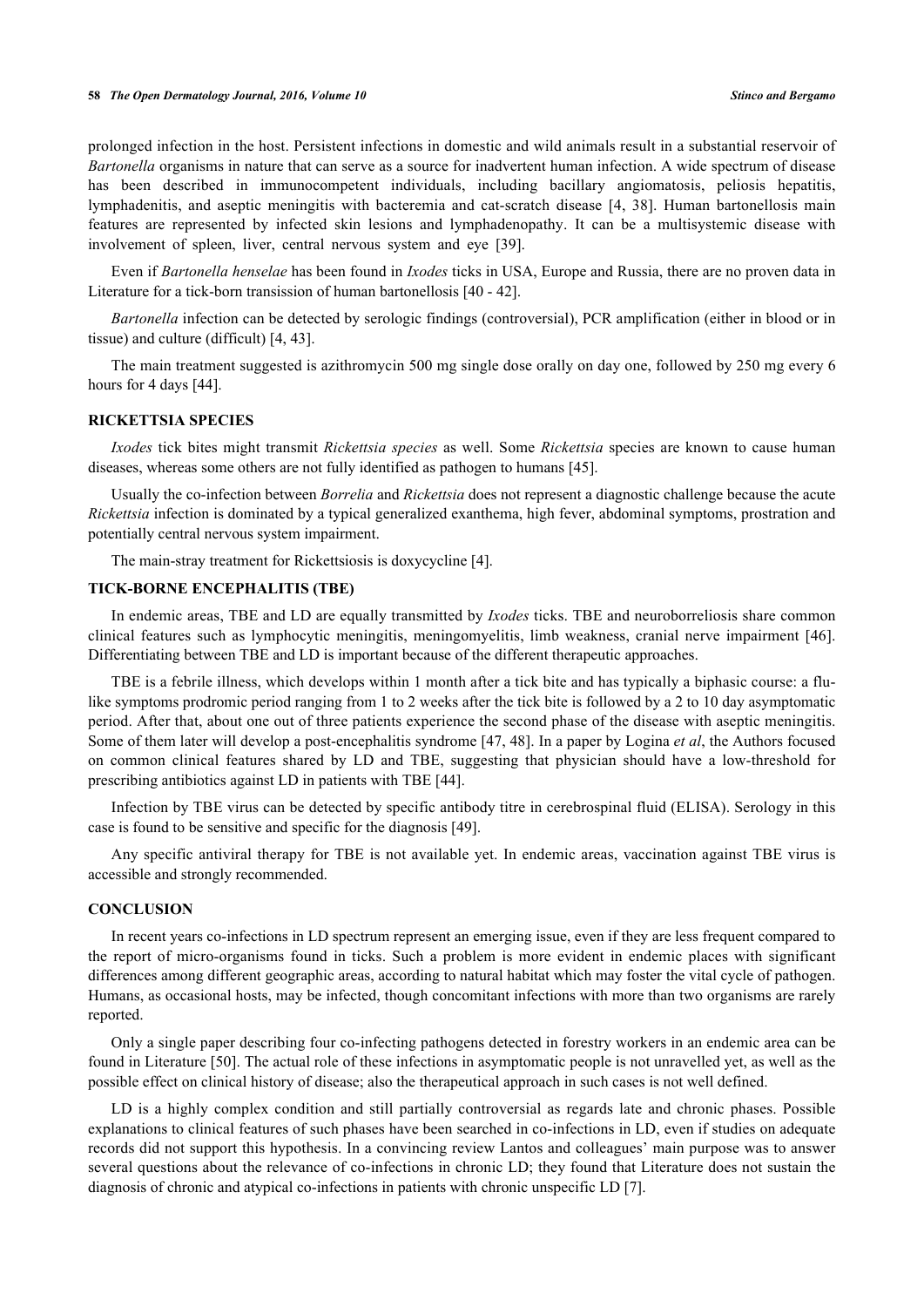On the other hand, more and more reports of single clinical cases or case series point out the role of co-infections as worsening or trigger factor in late LD picture. Recently a correlation between cutaneous B-cell lymphomas and *Bb* has been supposed [[51](#page-6-14) - [53\]](#page-6-15). In our experience, in primitive cutaneous B-cell lymphomas we found that in 100% of cases the presence of *Bb* and *Anaplasma phagocytophilum* could be detected by means of PCR (unpublished data).

In front of such controversies, in endemic areas for tick-borne diseases, it is sensible that co-infections are searched and noticed especially in potentially exposed people (either for working or for travelling reasons). Prospective studies on wide records are needed to prove the actual burden of this issue.

# **CONFLICT OF INTEREST**

The authors confirm that this article content has no conflict of interest.

#### **ACKNOWLEDGEMENTS**

Declared none.

#### **REFERENCES**

- <span id="page-4-0"></span>[1] Scarpa C, Trevisan G, Stinco G. Lyme borreliosis. Dermatol Clin 1994; 12(4): 669-85. [PMID: [7805296\]](http://www.ncbi.nlm.nih.gov/pubmed/7805296)
- <span id="page-4-1"></span>[2] Shapiro ED. Clinical practice. Lyme disease. N Engl J Med 2014; 370(18): 1724-31. [\[http://dx.doi.org/10.1056/NEJMcp1314325](http://dx.doi.org/10.1056/NEJMcp1314325)] [PMID: [24785207\]](http://www.ncbi.nlm.nih.gov/pubmed/24785207)
- <span id="page-4-2"></span>[3] Swanson SJ, Neitzel D, Reed KD, Belongia EA. Coinfections acquired from ixodes ticks. Clin Microbiol Rev 2006; 19(4): 708-27. [\[http://dx.doi.org/10.1128/CMR.00011-06](http://dx.doi.org/10.1128/CMR.00011-06)] [PMID: [17041141\]](http://www.ncbi.nlm.nih.gov/pubmed/17041141)
- <span id="page-4-3"></span>[4] Berghoff W. Chronic lyme disease and co-infections: differential diagnosis. Open Neurol J 2012; 6: 158-78. [\[http://dx.doi.org/10.2174/1874205X01206010158\]](http://dx.doi.org/10.2174/1874205X01206010158) [PMID: [23400696](http://www.ncbi.nlm.nih.gov/pubmed/23400696)]
- <span id="page-4-5"></span>[5] Franke J, Hildebrandt A, Dorn W. Exploring gaps in our knowledge on Lyme borreliosis spirochaetes--updates on complex heterogeneity, ecology, and pathogenicity. Ticks Tick Borne Dis 2013; 4(1-2): 11-25. [\[http://dx.doi.org/10.1016/j.ttbdis.2012.06.007\]](http://dx.doi.org/10.1016/j.ttbdis.2012.06.007) [PMID: [23246041](http://www.ncbi.nlm.nih.gov/pubmed/23246041)]
- <span id="page-4-4"></span>[6] Reis C, Cote M, Paul RE, Bonnet S. Questing ticks in suburban forest are infected by at least six tick-borne pathogens. Vector Borne Zoonotic Dis 2011; 11(7): 907-16. [\[http://dx.doi.org/10.1089/vbz.2010.0103](http://dx.doi.org/10.1089/vbz.2010.0103)] [PMID: [21158500\]](http://www.ncbi.nlm.nih.gov/pubmed/21158500)
- <span id="page-4-6"></span>[7] Lantos PM, Wormser GP. Chronic coinfections in patients diagnosed with chronic lyme disease: a systematic review. Am J Med 2014; 127(11): 1105-10.
	- [\[http://dx.doi.org/10.1016/j.amjmed.2014.05.036\]](http://dx.doi.org/10.1016/j.amjmed.2014.05.036) [PMID: [24929022](http://www.ncbi.nlm.nih.gov/pubmed/24929022)]
- <span id="page-4-7"></span>[8] Heyman P, Cochez C, Hofhuis A, *et al.* A clear and present danger: tick-borne diseases in Europe. Expert Rev Anti Infect Ther 2010; 8(1): 33-50. [\[http://dx.doi.org/10.1586/eri.09.118](http://dx.doi.org/10.1586/eri.09.118)] [PMID: [20014900\]](http://www.ncbi.nlm.nih.gov/pubmed/20014900)
- <span id="page-4-8"></span>[9] Krause PJ, Telford SR III, Spielman A, *et al.* Concurrent Lyme disease and babesiosis. Evidence for increased severity and duration of illness. JAMA 1996; 275(21): 1657-60. [\[http://dx.doi.org/10.1001/jama.1996.03530450047031](http://dx.doi.org/10.1001/jama.1996.03530450047031)] [PMID: [8637139\]](http://www.ncbi.nlm.nih.gov/pubmed/8637139)
- <span id="page-4-9"></span>[10] Krause PJ, McKay K, Thompson CA, *et al.* Deer-Associated Infection Study Group. Disease-specific diagnosis of coinfecting tickborne zoonoses: babesiosis, human granulocytic ehrlichiosis, and Lyme disease. Clin Infect Dis 2002; 34(9): 1184-91. [\[http://dx.doi.org/10.1086/339813\]](http://dx.doi.org/10.1086/339813) [PMID: [11941544](http://www.ncbi.nlm.nih.gov/pubmed/11941544)]
- <span id="page-4-10"></span>[11] Chan K, Marras SA, Parveen N. Sensitive multiplex PCR assay to differentiate Lyme spirochetes and emerging pathogens Anaplasma phagocytophilum and Babesia microti. BMC Microbiol 2013; 13: 295. [\[http://dx.doi.org/10.1186/1471-2180-13-295\]](http://dx.doi.org/10.1186/1471-2180-13-295) [PMID: [24359556](http://www.ncbi.nlm.nih.gov/pubmed/24359556)]
- <span id="page-4-11"></span>[12] Belongia EA. Epidemiology and impact of coinfections acquired from Ixodes ticks. Vector Borne Zoonotic Dis 2002; 2(4): 265-73. [\[http://dx.doi.org/10.1089/153036602321653851\]](http://dx.doi.org/10.1089/153036602321653851) [PMID: [12804168](http://www.ncbi.nlm.nih.gov/pubmed/12804168)]
- <span id="page-4-12"></span>[13] Aguero-Rosenfeld ME, Donnarumma L, Zentmaier L, *et al.* Seroprevalence of antibodies that react with Anaplasma phagocytophila, the agent of human granulocytic ehrlichiosis, in different populations in Westchester County, New York. J Clin Microbiol 2002; 40(7): 2612-5. [\[http://dx.doi.org/10.1128/JCM.40.7.2612-2615.2002](http://dx.doi.org/10.1128/JCM.40.7.2612-2615.2002)] [PMID: [12089287\]](http://www.ncbi.nlm.nih.gov/pubmed/12089287)
- <span id="page-4-13"></span>[14] Bakken LL. Role of experience and context in learning to diagnose Lyme disease. J Contin Educ Health Prof 2002; 22(3): 131-41. [\[http://dx.doi.org/10.1002/chp.1340220302](http://dx.doi.org/10.1002/chp.1340220302)] [PMID: [12227235\]](http://www.ncbi.nlm.nih.gov/pubmed/12227235)
- <span id="page-4-14"></span>[15] Horowitz HW, Aguero-Rosenfeld ME, Holmgren D, *et al.* Lyme disease and human granulocytic anaplasmosis coinfection: impact of case definition on coinfection rates and illness severity. Clin Infect Dis 2013; 56(1): 93-9. [\[http://dx.doi.org/10.1093/cid/cis852\]](http://dx.doi.org/10.1093/cid/cis852) [PMID: [23042964](http://www.ncbi.nlm.nih.gov/pubmed/23042964)]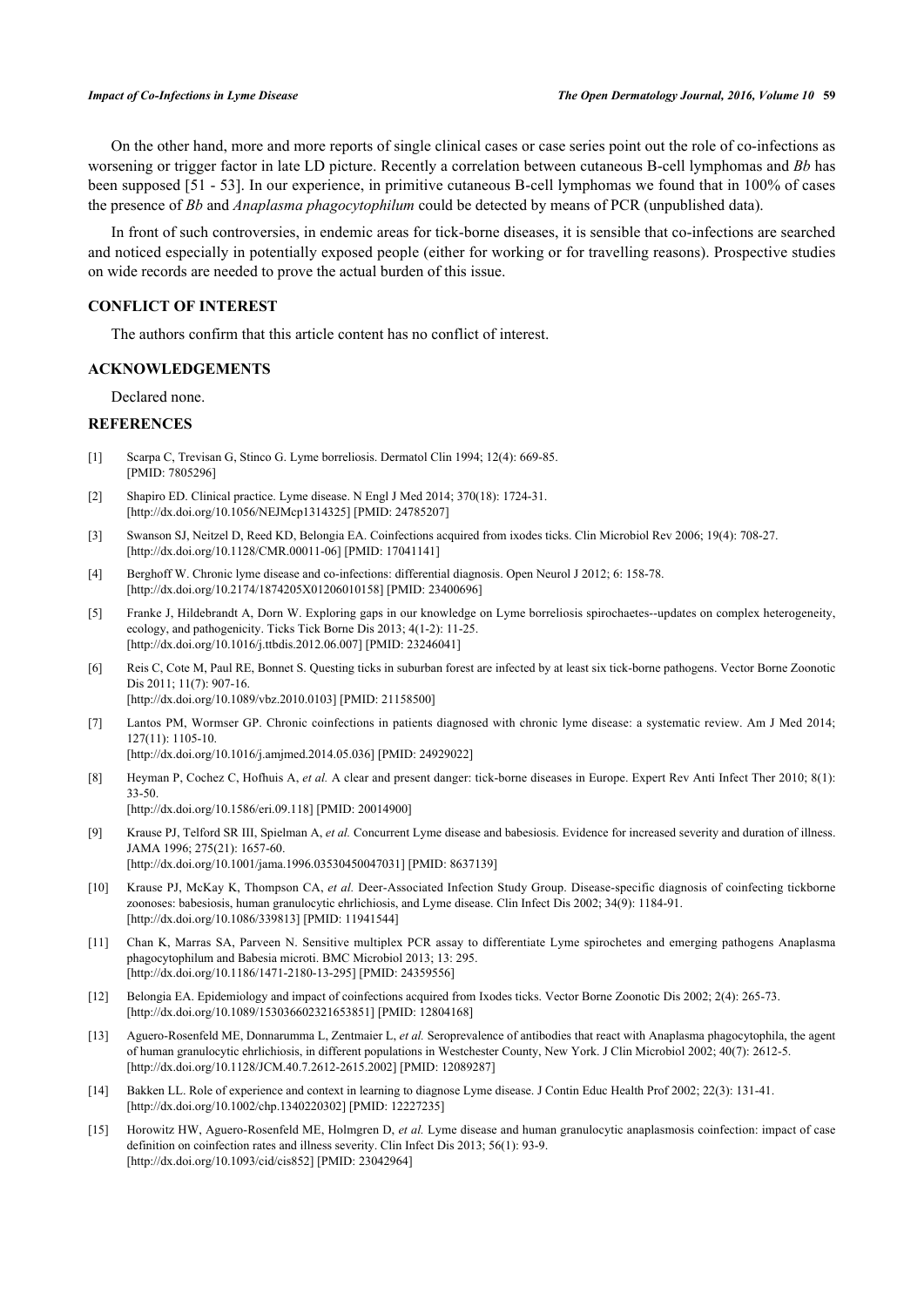- <span id="page-5-0"></span>[16] Chen SM, Dumler JS, Bakken JS, Walker DH. Identification of a granulocytotropic Ehrlichia species as the etiologic agent of human disease. J Clin Microbiol 1994; 32(3): 589-95. [PMID: [8195363\]](http://www.ncbi.nlm.nih.gov/pubmed/8195363)
- <span id="page-5-1"></span>[17] Belongia EA, Reed KD, Mitchell PD, *et al.* Clinical and epidemiological features of early Lyme disease and human granulocytic ehrlichiosis in Wisconsin. Clin Infect Dis 1999; 29(6): 1472-7. [\[http://dx.doi.org/10.1086/313532\]](http://dx.doi.org/10.1086/313532) [PMID: [10585798](http://www.ncbi.nlm.nih.gov/pubmed/10585798)]
- <span id="page-5-2"></span>[18] Steere AC, McHugh G, Suarez C, Hoitt J, Damle N, Sikand VK. Prospective study of coinfection in patients with erythema migrans. Clin Infect Dis 2003; 36(8): 1078-81. [\[http://dx.doi.org/10.1086/368187\]](http://dx.doi.org/10.1086/368187) [PMID: [12684924](http://www.ncbi.nlm.nih.gov/pubmed/12684924)]
- <span id="page-5-3"></span>[19] Strle F, Bogovič P, Cimperman J, *et al.* Are patients with erythema migrans who have leukopenia and/or thrombocytopenia coinfected with Anaplasma phagocytophilum or tick-borne encephalitis virus? PLoS One 2014; 9(7): e103188. [\[http://dx.doi.org/10.1371/journal.pone.0103188](http://dx.doi.org/10.1371/journal.pone.0103188)] [PMID: [25057802\]](http://www.ncbi.nlm.nih.gov/pubmed/25057802)
- <span id="page-5-4"></span>[20] Moniuszko A, Dunaj J, Swięcicka I, *et al.* Co-infections with Borrelia species, Anaplasma phagocytophilum and Babesia spp. in patients with tick-borne encephalitis. Eur J Clin Microbiol Infect Dis 2014; 33(10): 1835-41. [\[http://dx.doi.org/10.1007/s10096-014-2134-7\]](http://dx.doi.org/10.1007/s10096-014-2134-7) [PMID: [24848130](http://www.ncbi.nlm.nih.gov/pubmed/24848130)]
- <span id="page-5-5"></span>[21] Grab DJ, Nyarko E, Barat NC, Nikolskaia OV, Dumler JS. Anaplasma phagocytophilum-Borrelia burgdorferi coinfection enhances chemokine, cytokine, and matrix metalloprotease expression by human brain microvascular endothelial cells. Clin Vaccine Immunol 2007;  $14(11): 1420 - 4$ [\[http://dx.doi.org/10.1128/CVI.00308-07](http://dx.doi.org/10.1128/CVI.00308-07)] [PMID: [17898182\]](http://www.ncbi.nlm.nih.gov/pubmed/17898182)
- <span id="page-5-6"></span>[22] Rikihisa Y. Anaplasma phagocytophilum and Ehrlichia chaffeensis: subversive manipulators of host cells. Nat Rev Microbiol 2010; 8(5): 328-39. [\[http://dx.doi.org/10.1038/nrmicro2318](http://dx.doi.org/10.1038/nrmicro2318)] [PMID: [20372158\]](http://www.ncbi.nlm.nih.gov/pubmed/20372158)
- <span id="page-5-7"></span>[23] Nadelman RB, Horowitz HW, Hsieh TC, *et al.* Simultaneous human granulocytic ehrlichiosis and Lyme borreliosis. N Engl J Med 1997; 337(1): 27-30. [\[http://dx.doi.org/10.1056/NEJM199707033370105\]](http://dx.doi.org/10.1056/NEJM199707033370105) [PMID: [9203428](http://www.ncbi.nlm.nih.gov/pubmed/9203428)]
- <span id="page-5-8"></span>[24] Horowitz HW, Hsieh TC, Aguero-Rosenfeld ME, *et al.* Antimicrobial susceptibility of Ehrlichia phagocytophila. Antimicrob Agents Chemother 2001; 45(3): 786-8. [\[http://dx.doi.org/10.1128/AAC.45.3.786-788.2001](http://dx.doi.org/10.1128/AAC.45.3.786-788.2001)] [PMID: [11181361\]](http://www.ncbi.nlm.nih.gov/pubmed/11181361)
- <span id="page-5-9"></span>[25] Krause PJ, Corrow CL, Bakken JS. Successful treatment of human granulocytic ehrlichiosis in children using rifampin. Pediatrics 2003; 112(3 Pt  $1$ ):  $e$ 252-3. [\[http://dx.doi.org/10.1542/peds.112.3.e252](http://dx.doi.org/10.1542/peds.112.3.e252)] [PMID: [12949322\]](http://www.ncbi.nlm.nih.gov/pubmed/12949322)
- <span id="page-5-10"></span>[26] Hildebrandt A, Fritzsch J, Franke J, Sachse S, Dorn W, Straube E. Co-circulation of emerging tick-borne pathogens in Middle Germany. Vector Borne Zoonotic Dis 2011; 11(5): 533-7. [\[http://dx.doi.org/10.1089/vbz.2010.0048](http://dx.doi.org/10.1089/vbz.2010.0048)] [PMID: [20846013\]](http://www.ncbi.nlm.nih.gov/pubmed/20846013)
- <span id="page-5-11"></span>[27] Vannier E, Gewurz BE, Krause PJ. Human babesiosis. Infect Dis Clin North Am 2008; 22(3): 469-488, viii-ix. [\[http://dx.doi.org/10.1016/j.idc.2008.03.010\]](http://dx.doi.org/10.1016/j.idc.2008.03.010) [PMID: [18755385](http://www.ncbi.nlm.nih.gov/pubmed/18755385)]
- <span id="page-5-12"></span>[28] Krause PJ, Ryan R, Telford S III, Persing D, Spielman A. Efficacy of immunoglobulin M serodiagnostic test for rapid diagnosis of acute babesiosis. J Clin Microbiol 1996; 34(8): 2014-6. [PMID: [8818902\]](http://www.ncbi.nlm.nih.gov/pubmed/8818902)
- <span id="page-5-13"></span>[29] Krause PJ. Telford SR 3<sup>rd</sup>, Ryan R. Diagnosis of babesiosis: evaluationof a serologic test for the detection of Babesia microti antibody. J Infect Dis 1994; 169: 923-6. [\[http://dx.doi.org/10.1093/infdis/169.4.923](http://dx.doi.org/10.1093/infdis/169.4.923)] [PMID: [8133112\]](http://www.ncbi.nlm.nih.gov/pubmed/8133112)
- <span id="page-5-14"></span>[30] Krause PJ, Lepore T, Sikand VK, *et al.* Atovaquone and azithromycin for the treatment of babesiosis. N Engl J Med 2000; 343(20): 1454-8. [\[http://dx.doi.org/10.1056/NEJM200011163432004\]](http://dx.doi.org/10.1056/NEJM200011163432004) [PMID: [11078770](http://www.ncbi.nlm.nih.gov/pubmed/11078770)]
- <span id="page-5-15"></span>[31] Drugs for parasitic infections. Med Lett Drugs Ther 1998; 40(1017): 1-12. [No authors listed] [PMID: [9442765\]](http://www.ncbi.nlm.nih.gov/pubmed/9442765)
- <span id="page-5-16"></span>[32] Krause PJ, Gewurz BE, Hill D, *et al.* Persistent and relapsing babesiosis in immunocompromised patients. Clin Infect Dis 2008; 46(3): 370-6. [\[http://dx.doi.org/10.1086/525852\]](http://dx.doi.org/10.1086/525852) [PMID: [18181735](http://www.ncbi.nlm.nih.gov/pubmed/18181735)]
- <span id="page-5-17"></span>[33] Bonoan JT, Johnson DH, Cunha BA. Life-threatening babesiosis in an asplenic patient treated with exchange transfusion, azithromycin, and atovaquone. Heart Lung 1998; 27(6): 424-8. [\[http://dx.doi.org/10.1016/S0147-9563\(98\)90089-9\]](http://dx.doi.org/10.1016/S0147-9563(98)90089-9) [PMID: [9835673](http://www.ncbi.nlm.nih.gov/pubmed/9835673)]
- <span id="page-5-18"></span>[34] Hatcher JC, Greenberg PD, Antique J, Jimenez-Lucho VE. Severe babesiosis in Long Island: review of 34 cases and their complications. Clin Infect Dis 2001; 32(8): 1117-25. [\[http://dx.doi.org/10.1086/319742\]](http://dx.doi.org/10.1086/319742) [PMID: [11283800](http://www.ncbi.nlm.nih.gov/pubmed/11283800)]
- <span id="page-5-19"></span>[35] Stinco G, Ruscio M, Bergamo S, Trotter D, Patrone P. Clinical features of 705 Borrelia burgdorferi seropositive patients in an endemic area of northern Italy. ScientificWorldJournal 2014; 2014: 414505.